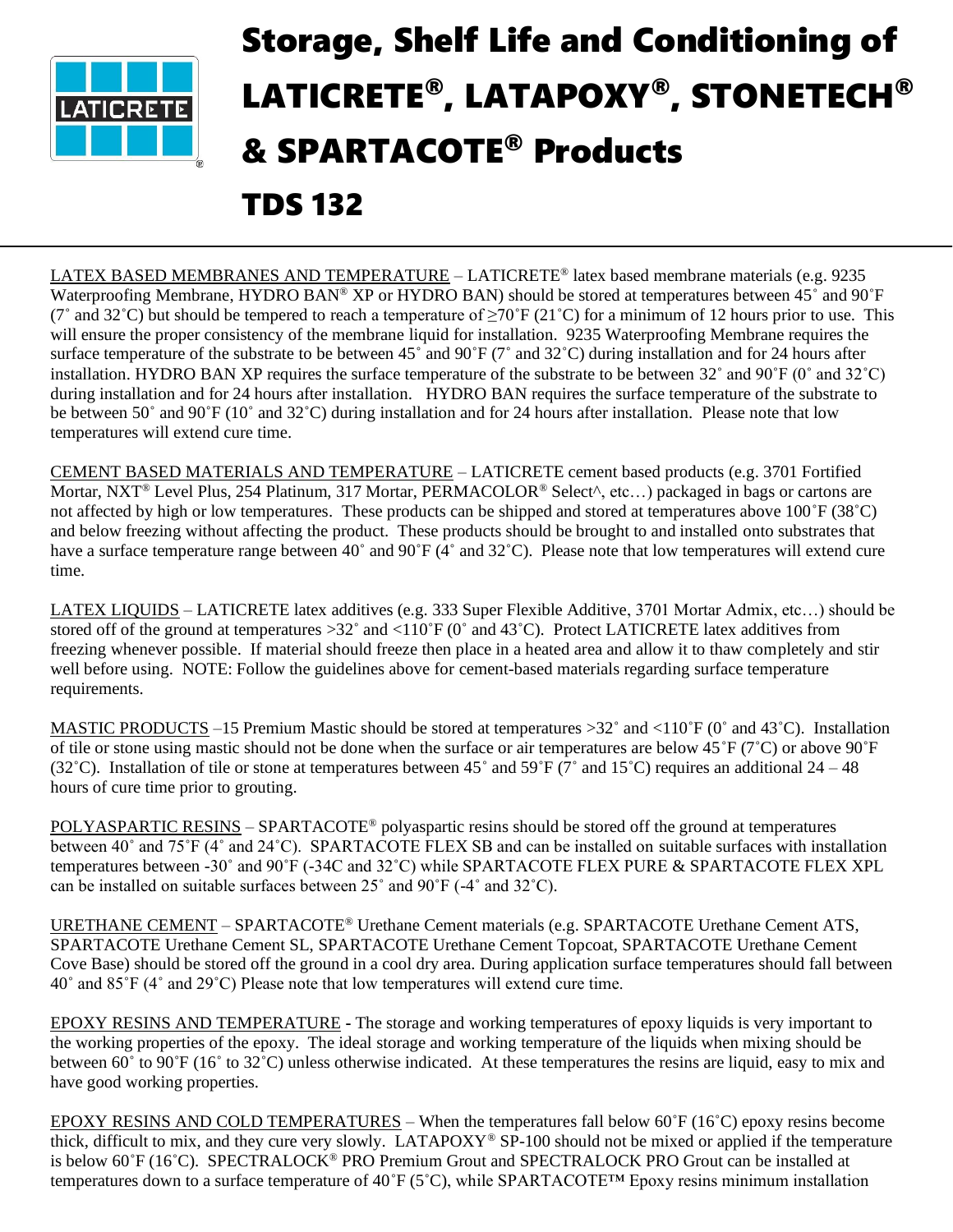temperature should be no lower than 50˚F (10˚C). In all cases, lower temperature installation would result in an extended cure time.

SPECTRALOCK 2000 IG is able to cure faster and at lower temperatures than other epoxy materials. This means that SPECTRALOCK 2000 IG can be installed at temperatures as low as 40˚F (5˚C). Working time and cure time will be extended.

If installation of epoxies must occur in cooler temperatures than it is suggested, it may be necessary to store the epoxy liquids at room temperature 70˚F (21˚C) to bring them to an easy, workable condition. Another method is to immerse the material in warm water  $(110^{\circ}F[43^{\circ}C])$  for one hour prior to mixing. Keeping the surface temperature of the substrate warm will also help during the application of the epoxy material.

EPOXY RESINS AND HOT TEMPERATURES – When the temperature rises above  $90^{\circ}F(32^{\circ}C)$  the curing of epoxy is greatly accelerated. Pot life and working properties will be shortened (see chart below). Hot environments should be cooled when the air or substrate temperature is above 90˚F (32˚C).

If installation must occur in hotter temperatures, then it is suggested to:

- 1. Store the resins at room temperature 70˚F (21˚C) for 24 hours or place them in a cold area (e.g. refrigerator or cooler) if available.
- 2. DO NOT APPLY on exterior areas which are exposed to the sun and/or hot to the touch (>90˚F/32˚C). Epoxies can flash set and be extremely difficult to remove from the surface. Blisters and bubbles can also form in epoxy grouts when temperatures are high.
- 3. Mix the resin and hardener together and then quickly add and mix the SPECTRALOCK® Part C powder to the liquids and mix. Immediately remove the epoxy from the bucket and pour out of the container and onto the working surface (horizontal) or a plastic sheet. *Keeping the epoxy in the mixing container will cause the material to retain heat and cure at an even more accelerated rate.*

LATICRETE International, Inc. manufactures a wide variety of tile installation materials. Although they are easy to install they do require certain temperature ranges whether you're installing or just storing the LATICRETE® products. We have created a list of many LATICRETE products and their temperature requirements so that it may be helpful to you when working with and storing the product.

**NOTE:** some cementitious materials have different shelf life depending on packaging and/or if designed as *Rapid* version.

| <b>Product</b>                                                                                                                                                                                                                                                                                                    | <b>Working Properties</b>                                                                | <b>Shelf Life</b>                                                                                                                                                 |
|-------------------------------------------------------------------------------------------------------------------------------------------------------------------------------------------------------------------------------------------------------------------------------------------------------------------|------------------------------------------------------------------------------------------|-------------------------------------------------------------------------------------------------------------------------------------------------------------------|
| LATICRETE <sup>®</sup> Latex Membranes<br>9235 Waterproofing Membrane<br>$\bullet$<br>HYDRO BAN®<br>$\bullet$<br><b>HYDRO BAN XP</b><br>$\bullet$<br><b>HYDRO BAN Quick Cure</b><br>$\bullet$<br><b>HYDRO BARRIER™ Plus</b><br>$\bullet$<br>Blue 92 Anti-Fracture Membrane<br><b>FRACTURE BAN SC</b><br>$\bullet$ | See appropriate product data sheets for specific<br>working properties and temperatures. | Factory sealed containers of this product are<br>guaranteed to be of first quality for two (2) years if<br>stored at temperatures > 32°F (0°C) and 110°F (43°C).  |
| HYDRO BAN <sup>®</sup> Cementitious Waterproofing<br>Membrane                                                                                                                                                                                                                                                     | See appropriate product data sheets for specific<br>working properties and temperatures. | Factory sealed containers of this product are<br>guaranteed to be of first quality for two (2) years if<br>stored at temperatures > 32°F (0°C) and 110°F (43°C).  |
| <b>LATICRETE Cement Products</b><br>All Box/Carton packaged grouts<br>٠<br>All Non-Rapid Bag packaged<br>$\bullet$<br>mortars/thinsets                                                                                                                                                                            | See appropriate product data sheets for specific<br>working properties and temperatures. | Factory sealed containers are guaranteed to be of first<br>quality for two (2) years if stored off the ground in a<br>warm, dry area.                             |
| <b>LATICRETE Cement Products</b><br>All Bag packaged grouts<br>٠<br>All Rapid setting mortars/thinsets,<br>$\bullet$<br>including Quick Cure Mortar Bed<br>All Self-levelers underlayments,<br>$\bullet$<br>including Overlays.                                                                                   | See appropriate product data sheets for specific<br>working properties and temperatures. | Factory sealed containers are guaranteed to be of first<br>quality for one (1) year if stored off the ground in a<br>warm, dry area.                              |
| LATICRETE Premium Latex Additives/Admix<br>3701 Mortar Admix.<br>$\bullet$<br>333 Super Flexible Additive<br>$\bullet$<br><b>NXT®</b> Embossing Admix<br>$\bullet$                                                                                                                                                | See appropriate product data sheets for specific<br>working properties and temperatures. | Factory sealed containers are guaranteed to be of first<br>quality for five (5) years if stored off the ground at<br>temperatures > 32°F (0°C) and <110°F (43°C). |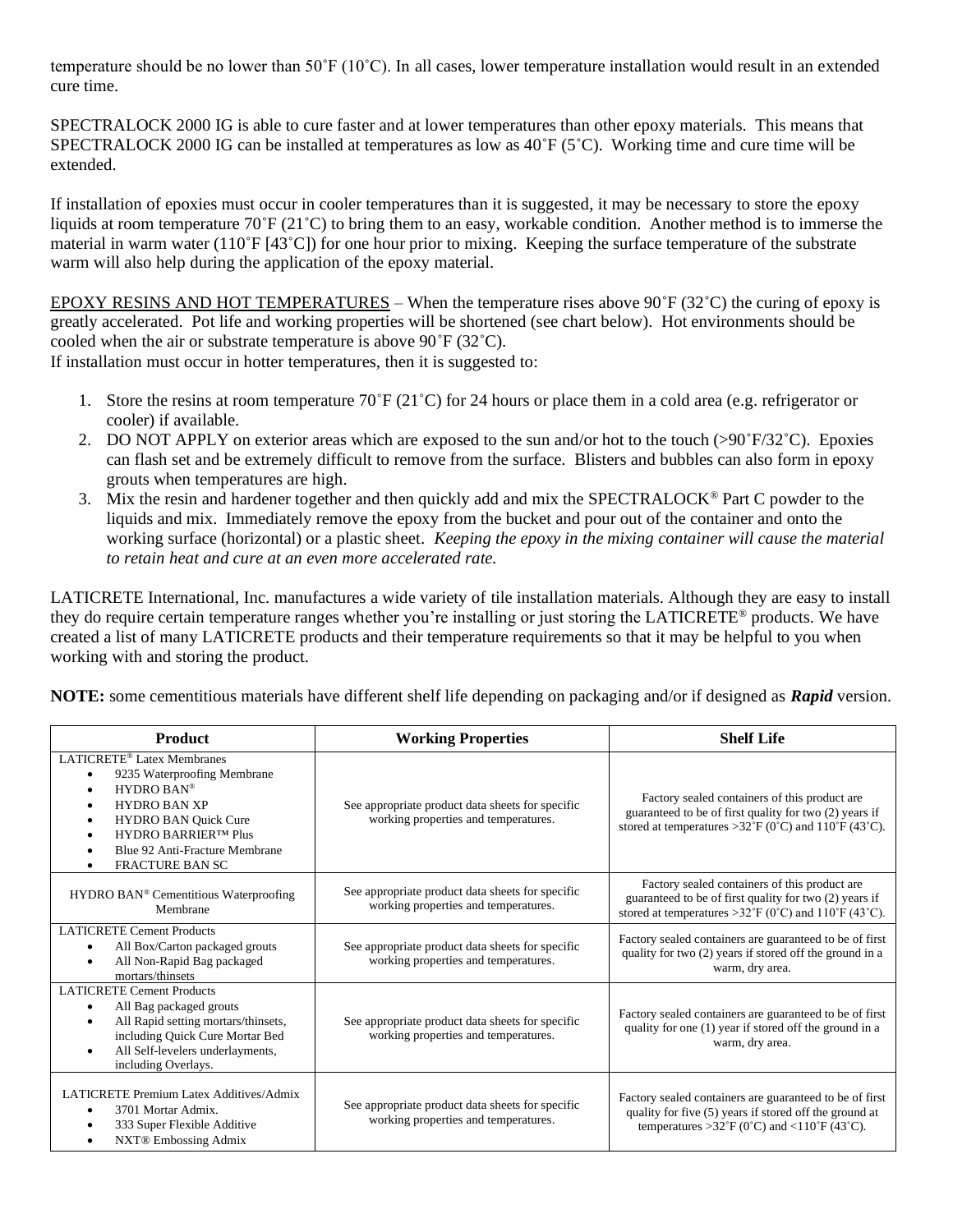| <b>Product</b>                                                                                                                                                                                                        | <b>Working Properties</b>                                                                                                                                                                                                                                            | <b>Shelf Life</b>                                                                                                                                                                                                                                                                                                                  |
|-----------------------------------------------------------------------------------------------------------------------------------------------------------------------------------------------------------------------|----------------------------------------------------------------------------------------------------------------------------------------------------------------------------------------------------------------------------------------------------------------------|------------------------------------------------------------------------------------------------------------------------------------------------------------------------------------------------------------------------------------------------------------------------------------------------------------------------------------|
| NXT Primer                                                                                                                                                                                                            | See appropriate product data sheets for specific<br>working properties and temperatures.                                                                                                                                                                             | Factory sealed containers of this product are<br>guaranteed to be of first quality for one (1) year if<br>stored at temperatures > 32 $^{\circ}$ (0 $^{\circ}$ C) and < 95 $^{\circ}$ F (35 $^{\circ}$ C).                                                                                                                         |
| PRIME-N-BOND™                                                                                                                                                                                                         | See appropriate product data sheets for specific<br>working properties and temperatures.                                                                                                                                                                             | Factory sealed containers of this product are<br>guaranteed to be of first quality for one (1) year if<br>stored at temperatures > 32° (0°C) and <95°F (35°C).                                                                                                                                                                     |
| 125 Tri-Max Adhesive                                                                                                                                                                                                  | 40 min. open time at $70^{\circ}$ F (21 $^{\circ}$ C)<br>>2 hours pot life at $70^{\circ}$ F (21 <sup>°</sup> C)<br>5 hours time to foot traffic at 70°F (21°C)                                                                                                      | Factory sealed containers of this product are<br>guaranteed to be of first quality for two (2) year if<br>stored off the ground in a dry area. Product must<br>not be allowed to freeze prior to use and full cure<br>time.                                                                                                        |
| 15 Premium Mastic                                                                                                                                                                                                     | 20-30 minute open time                                                                                                                                                                                                                                               | Factory sealed containers of this product are<br>guaranteed to be of first quality for one (1) year if<br>stored at temperatures > $32^{\circ}$ (0°C) and <110°F (43°C).                                                                                                                                                           |
| SPECTRALOCK® PRO Premium Grout*<br>SPECTRALOCK PRO Premium Translucent<br>Grout*<br>SPECTRALOCK PRO Grout*                                                                                                            | 30 min. working time at 95° F (35°C)<br>80 min. working time at 70° F(21°C)<br>120 min. working time at 40°F (4°C)<br>(substrate temperatures)                                                                                                                       | Liquids - 2 years if stored at temperatures > 32°F<br>$(0^{\circ}C)$ and <95°F (35°C).<br>Part C Powders - Unlimited shelf life                                                                                                                                                                                                    |
| <b>SPECTRALOCK 1</b>                                                                                                                                                                                                  | 6 hour time to light traffic at 70°F (21°C)<br>24 hour time to heavy traffic at 70°F (21°C)<br>28 Day full cure at 70°F (21°C)<br>(substrate temperature)                                                                                                            | Factory sealed containers of this product are<br>guaranteed to be of first quality for 18 Months if<br>stored at temperatures > 32 <sup>°</sup> F ( $\dot{0}^{\circ}$ C) and 95 <sup>°</sup> F (35 <sup>°</sup><br>C). Previously opened container can be used for up to<br>6 months if the bucket tightly closed when not in use. |
| Ready-to-use                                                                                                                                                                                                          | 24 hour time to light foot traffic at 90°F (32°C)<br>72 hour time to heavy foot traffic at $70^{\circ}$ F (21°C)<br>28 Days to full cure at 70°F (21°C)<br>(substrate temperature)                                                                                   | Factory sealed containers of this product are<br>guaranteed to be of first quality for two (2) years if<br>stored at temperatures >32°F (0°C) and <95°F (35°C)                                                                                                                                                                     |
| LATAPOXY <sup>®</sup> 300 Adhesive                                                                                                                                                                                    | Pot life 45 min. at $70^{\circ}$ F (21 $^{\circ}$ C)<br>Do not install when surface temperature is below 60°F<br>$(16^{\circ}C)$ or above 90° F (32°C).                                                                                                              | Factory sealed containers of this product are<br>guaranteed to be of first quality for two (2) years if<br>stored at >32°F (0°C) to <110°F (43°C).                                                                                                                                                                                 |
| LATAPOXY 310 Stone Adhesive                                                                                                                                                                                           | 100 min. pot life at 40°F (4°C). Set time is 10 hrs.<br>45 min. pot life at $70^{\circ}$ F (21°). Set time is 5-6 hrs.<br>25 min. pot life at 90° F (32°C). Set time is 2.5-3 hrs.<br>Surface temperature for application: 50° F (10°C) to 95°<br>$F(35^{\circ}C)$ . | Factory sealed containers of this product are<br>guaranteed to be of first quality for two (2) years if<br>stored at >32°F (0°C) to <110°F (43°C).                                                                                                                                                                                 |
| LATAPOXY 310 Rapid Stone Adhesive                                                                                                                                                                                     | Pot life @ 70° F (21°C) is 3-5 min. Set time @ 70° F<br>$(21^{\circ})$ is 5-8 min. Surface temperature for application:<br>50°F (10°C) to 95°F (35°C).                                                                                                               | Factory sealed containers of this product are<br>guaranteed to be of first quality for two (2) years if<br>stored at >32°F (0°C) to <110°F (43°).                                                                                                                                                                                  |
| LATAPOXY Waterproof Flashing Mortar                                                                                                                                                                                   | Allows flood testing in 24hrs at $70^{\circ}$ F(21 $^{\circ}$ C)<br>Surface temperature must be $45-90^{\circ}$ F (7-32 $^{\circ}$ C).                                                                                                                               | Factory sealed containers of this product are<br>guaranteed to be of first quality for two (2) years if<br>stored at >32° F (0° C) to <110° F (43°C).                                                                                                                                                                              |
| SPARTACOTE <sup>®</sup> Epoxy Resins                                                                                                                                                                                  | See appropriate product data sheets for specific<br>working properties and temperatures.                                                                                                                                                                             | Factory sealed containers of this product are<br>guaranteed to be of first quality for two (2) years if<br>stored at temperatures >40 $\rm{°F}$ (4 $\rm{°C}$ ) and <95 $\rm{°F}$ (35 $\rm{°C}$ )                                                                                                                                   |
| SPARTACOTE Polyaspartic Resins                                                                                                                                                                                        | See appropriate product data sheets for specific<br>working properties and temperatures.                                                                                                                                                                             | Factory sealed containers are guaranteed to be of first<br>quality for two (2) years if stored off the ground at<br>temperatures >40°F (4°C) and <95°F (35°C).                                                                                                                                                                     |
| SPARTACOTE Decorative Media<br>SPARTACOTE Metallic Pigment<br>$\bullet$<br>SPARTACOTE Blended Chip<br>$\bullet$<br>SPARTACOTE Blended Quartz<br>٠<br>SPARTACOTE Polyaspartic Pigment<br>٠<br>SPARTACOTE Epoxy Pigment | See appropriate product data sheets for specific<br>working properties and temperatures.                                                                                                                                                                             | Factory sealed containers are guaranteed to be of first<br>quality for one (1) year if stored off the ground at<br>temperatures >40°F (4°C) and <75°F (24°C).<br>SPARTACOTE Blended Chip, Blended Quartz, &<br>Metallic Pigment- Unlimited shelf life                                                                              |
| <b>SPARTACOTE Traction Additive</b><br>SPARTACOTE Grip<br>$\bullet$<br>SPARTACOTE DIAMOND TOPP                                                                                                                        | See appropriate product data sheets for specific<br>working properties and temperatures.                                                                                                                                                                             | <b>Unlimited Shelf Life</b>                                                                                                                                                                                                                                                                                                        |
| <b>SPARTACOTE Urethane Cement</b><br><b>Urethane Resins</b><br>Cementitious Powders (Paper Bags)                                                                                                                      | Pot Life 20 mins. at $77^{\circ}$ F (25 $^{\circ}$ C)<br>Do not install when surface temperatures is below 40°F<br>$(4^{\circ}$ C) or above $85^{\circ}$ F $(29^{\circ}$ C)                                                                                          | Factory sealed containers of the following products<br>are guaranteed to be of first quality if stored off the<br>ground in a clean, dry area. Urethane Cement Liquids<br>(Parts A & B): 1 Year. Urethane Cement Powders: 6<br>months. Urethane Cement Pigments: N/A                                                               |
| NXT Vapor Reduction Coating<br><b>DRYTEK Moisture Vapor Barrier</b>                                                                                                                                                   | Pot Life: Pour the fully mixed material onto the<br>substrate immediately after mixing.<br>Surface temperature must be between 50°F (10°C) and<br>90°F (32°C) during installation and for 24 hours after<br>installation.                                            | Factory sealed containers of this product are<br>guaranteed to be of first quality for two (2) years if<br>stored at >32° F (>0° C) to <110° F (<43°C).                                                                                                                                                                            |
| SPECTRALOCK® 2000 IG                                                                                                                                                                                                  | Working time is 80 min. at 70° F(21°C)<br>Surface temperature must be between $45^{\circ}$ F (7 $^{\circ}$ C) and<br>90°F (32°C).                                                                                                                                    | Factory sealed containers of this product are<br>guaranteed to be of first quality for two (2) years.<br>Part C Powders - Unlimited shelf life                                                                                                                                                                                     |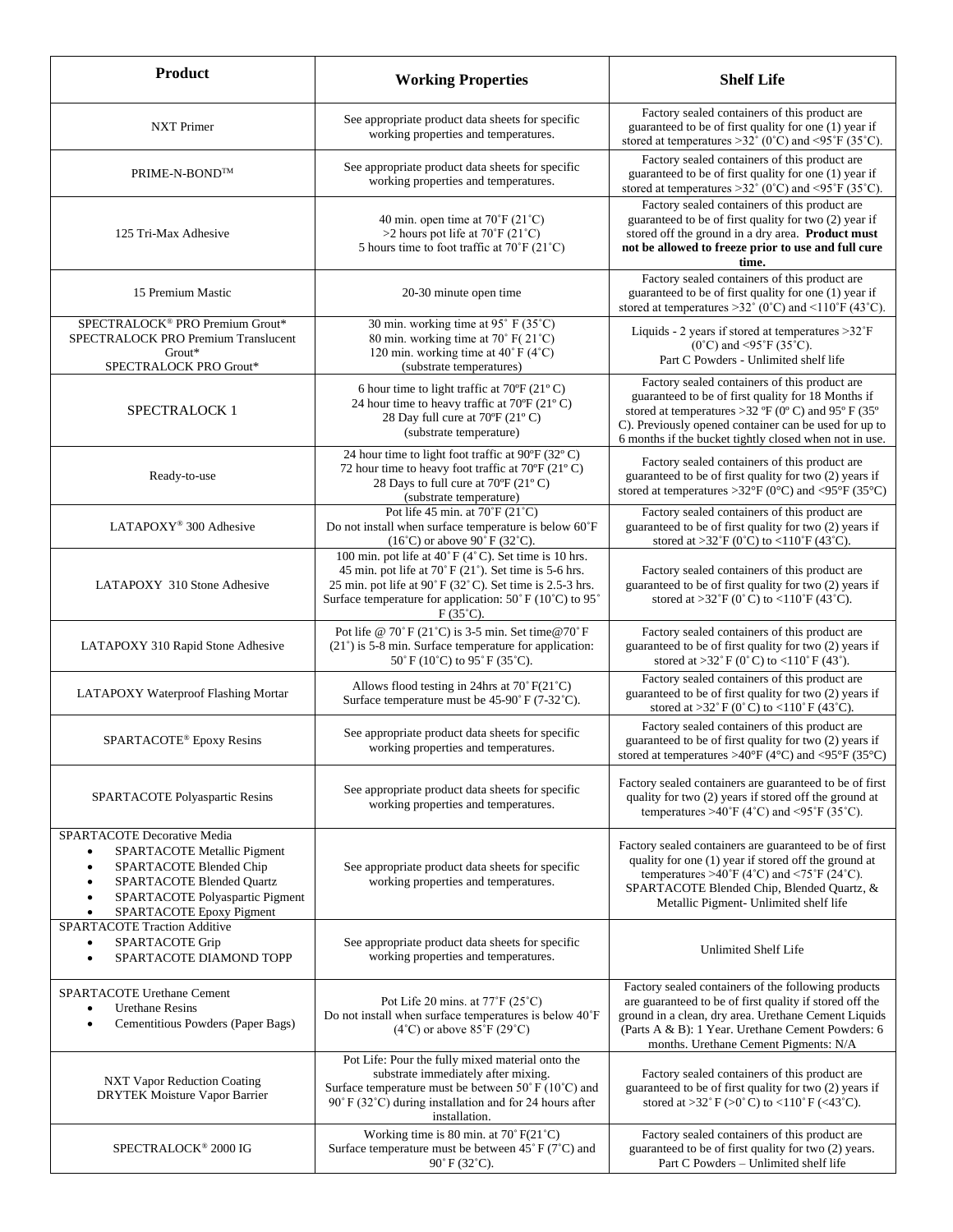| <b>Product</b>                                       | <b>Working Properties</b>                                                                | <b>Shelf Life</b>                                                                                                                                                                                   |
|------------------------------------------------------|------------------------------------------------------------------------------------------|-----------------------------------------------------------------------------------------------------------------------------------------------------------------------------------------------------|
| <b>LATASILTM</b>                                     | $7 - 10$ minute tooling time<br>17 minute tack free time at 77°F (25°C) and 50% RH       | When stored in the original, unopened containers at<br>or below $90^{\circ}$ F (32 $^{\circ}$ C), this product has a 1 year shelf<br>life.                                                          |
| LATASIL 9118 Primer                                  | 30 minute cure time at $70^{\circ}$ F (21 $^{\circ}$ C)                                  | When stored in original, unopened containers at or<br>below 90°F (32°C), shelf life is 6 months from date of<br>manufacture. Container should be kept tightly sealed<br>when not in use.            |
| Premium Acrylic Caulk                                | 20 minute open time<br>48 hour set time<br>2 week full cure time                         | Factory sealed containers of this product are<br>guaranteed to be of first quality for (2) years if stored<br>at >32°F (>0°C) to <110°F (<43°C).                                                    |
| STONETECH <sup>®</sup> Sealers, Enhancers & Cleaners | See appropriate product data sheets for specific<br>working properties and temperatures. | Factory sealed containers of this product are<br>guaranteed to be of first quality for two (2) years if<br>stored at $>50^{\circ}$ F (10 <sup>°</sup> C) and <90 <sup>°</sup> F (32 <sup>°</sup> C) |

## **Fully Cured, Installed, In-Service Temperature Exposure**

| Product                                                                    | <b>Constant Temp</b>                                                                                                       | <b>Intermittent Temp</b>             |
|----------------------------------------------------------------------------|----------------------------------------------------------------------------------------------------------------------------|--------------------------------------|
| <b>LATICRETE Latex Membranes</b>                                           | -20 $^{\circ}$ to 280 $^{\circ}$ F (-28 to 138 $^{\circ}$ C)                                                               |                                      |
| HYDRO BAN® Sheet Membrane                                                  | -22 $^{\circ}$ to 194 $^{\circ}$ F (-30 to 90 $^{\circ}$ C)                                                                |                                      |
| <b>LATICRETE Cement Products</b>                                           | 350°F (177°C) Maximum                                                                                                      |                                      |
| 15 Premium Mastic                                                          | 140°F (60°C) Maximum                                                                                                       |                                      |
| HYDRO BAN® BOARD                                                           | -58° to 158°F (-50° to 70°C)                                                                                               |                                      |
| SPECTRALOCK 2000 IG                                                        | $160°$ F (71°C)                                                                                                            | 360°F (182°C)                        |
| LATAPOXY 310 Stone Adhesive                                                | $150°$ F (66°C)                                                                                                            | 360°F (182°C)                        |
| LATAPOXY 310 Rapid Stone Adhesive                                          | $125^{\circ}$ F (52 $^{\circ}$ C)                                                                                          | 360°F (182°C)                        |
| LATAPOXY Waterproof Flashing Mortar                                        | $125^{\circ}$ F (52 $^{\circ}$ C)                                                                                          | 360°F (182°C)                        |
| <b>NXT Vapor Reduction Coating</b><br><b>DRYTEK Moisture Vapor Barrier</b> | $160°$ F (71°C)                                                                                                            | 360°F (182°C)                        |
| SPARTACOTE Polyaspartic Resins                                             | $185^{\circ}$ F (85 $^{\circ}$ C)                                                                                          | 300°F (149°C)                        |
| <b>SPARTACOTE Epoxy Resins</b>                                             | $160^{\circ}$ F (71 $^{\circ}$ C)                                                                                          | $175°$ F (79°C)                      |
| <b>SPARTACOTE Urethane Resins</b>                                          | $150^{\circ}$ F (65 $^{\circ}$ C)                                                                                          | $175^{\circ}$ F (79 $^{\circ}$ C)    |
| SPARTACOTE WB EPOXY PRIMER                                                 | $150^{\circ}$ F (65 $^{\circ}$ C)                                                                                          | 360°F (182°C)                        |
| SPARTACOTE Urethane Cement System                                          | $150^{\circ}$ F (65 $^{\circ}$ C)                                                                                          | $250^{\circ}$ F (121 <sup>°</sup> C) |
| LATAPOXY 300 Adhesive                                                      | $160°$ F (71°C)                                                                                                            | 360°F (182°C)                        |
| <b>LATAPOXY SP-100</b>                                                     | $150^{\circ}$ F (65 $^{\circ}$ C)                                                                                          | $250^{\circ}$ F (121 $^{\circ}$ C)   |
| SPECTRALOCK PRO Premium Grout                                              | $150^{\circ}$ F (65 $^{\circ}$ C)                                                                                          | $250^{\circ}$ F (121 <sup>°</sup> C) |
| SPECTRALOCK PRO Grout                                                      | $150^{\circ}$ F (65 $^{\circ}$ C)                                                                                          | $250^{\circ}$ F (121 <sup>°</sup> C) |
| SPECTRALOCK 1                                                              | 140°F (60°C) Maximum                                                                                                       |                                      |
| <b>LATASIL</b>                                                             | -40° to $350^{\circ}$ F (-40 to 177 $^{\circ}$ C)                                                                          |                                      |
| Premium Acrylic Caulk                                                      | $0°$ to $180°$ F (-18° to $82°$ C) - Sanded<br>-20 $\degree$ to 180 $\degree$ (-29 $\degree$ to 82 $\degree$ C) - Unsanded |                                      |
| STONETECH® and Stone Care Products                                         | Limited by tile or stone installation materials                                                                            |                                      |